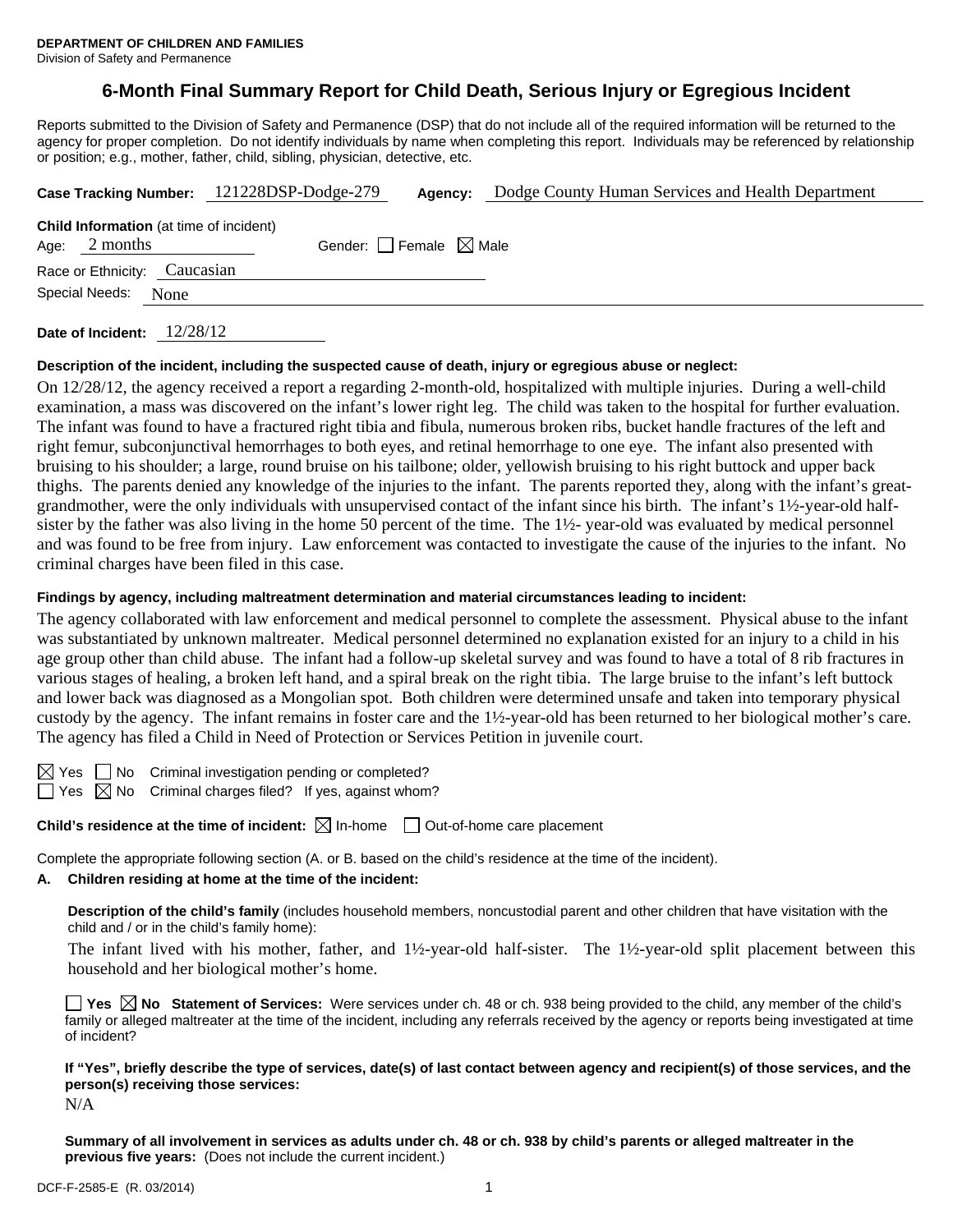The infant's father was involved in a Child in Need of Protection or Services case in April 2011 with the 1½-year-old and her biological mother. The 1½-year-old was placed with the father on an in-home order due to concerns with safety in the biological mother's home. The father was court-ordered to participate with services.

#### **Summary of actions taken by the agency under ch. 48, including any investigation of a report or referrals to services involving the child, any member of the child's family living in this household and the child's parents and alleged maltreater.** (Does not include the current incident.)

(Note: Screened out reports listed in this section may include only the date of the report, screening decision, and if a referral to services occurred at Access. Reports that do not constitute a reasonable suspicion of maltreatment or a reason to believe that the child is threatened with harm are not required to be screened in for an initial assessment, and no further action is required by the agency.) On 2/1/11, the agency screened in a CPS report with allegations of physical abuse to the now 1½-year-old. Physical abuse was unsubstantiated and the agency closed the case.

On  $4/29/11$ , the agency screened in a CPS report with allegations of neglect to the now  $1\frac{1}{2}$ -year-old by her biological mother. The agency opened the case for ongoing case management services and the child was placed with the father.

### **Summary of any investigation involving the child, any member of the child's family and alleged maltreater conducted under ch. 48 or ch. 938 and any services provided to the child and child's family since the date of the incident:**

The agency screened in and assessed allegations of physical abuse to the infant. Physical abuse to the infant by an unknown maltreater was substantiated. Both children were determined unsafe and taken into temporary physical custody by the agency. The infant remains placed in foster care and the 1½-year-old was returned to her biological mother's care. The agency has filed a Child in Need of Protection or Services Petition in juvenile court and the case remains open for ongoing case management services.

# **B. Children residing in out-of-home (OHC) placement at time of incident:**

# **Description of the OHC placement and basis for decision to place child there:**

### **Description of all other persons residing in the OHC placement home:**

**Licensing history:** Including type of license, duration of license, summary of any violations by licensee or an employee of licensee that constitutes a substantial failure to protect and promote the welfare of the child.

### **Summary of any actions taken by agency in response to the incident:** (Check all that apply.)

| MOR         | Screening of Access report                           | Attempted or successful reunification             |
|-------------|------------------------------------------------------|---------------------------------------------------|
|             | Protective plan implemented                          | Referral to services                              |
|             | Initial assessment conducted                         | Transportation assistance                         |
|             | Safety plan implemented                              | Collaboration with law enforcement                |
|             | Temporary physical custody of child                  | Collaboration with medical professionals          |
| N<br>M      | Petitioned for court order / CHIPS (child in need of | Supervised visitation                             |
|             | protection or services                               | Case remains open for services                    |
| $\boxtimes$ | Placement into foster home                           | Case closed by agency                             |
| $\Box$      | <b>Placement with relatives</b>                      | Initiated efforts to address or enhance community |
|             | Ongoing Services case management                     | collaboration on CA/N cases                       |
|             |                                                      | Other (describe):                                 |
|             |                                                      |                                                   |

## **FOR DSP COMPLETION ONLY:**

### **Summary of policy or practice changes to address issues identified during the review of the incident:**

Under the Child Welfare Disclosure Act (Section 48.981(7)(cr), Stats.), the DSP completes a 90-day review of the agency's practice in each case reported under the Act. In accordance with the DCF memo Series 2010-13, dated December 7, 2010 pertaining to the Child Welfare Case Review Protocol, the DSP completed an on-site review in case #121228DSP-Dodge-279 and prior reports involving the family. The report found: CPS Reports received in 2012 were appropriately screened in with accordance to Standards.

The Initial Assessments completed in 2012 contained insufficient information in the areas of maltreatment, child functioning, adult functioning, disciplinary approaches, family functioning, and parenting practices. Collateral sources were not utilized for information gathering, the safety assessment was not supported by information within the Initial Assessment, and there was insufficient information gathered regarding Native American heritage as required by statute and standards.